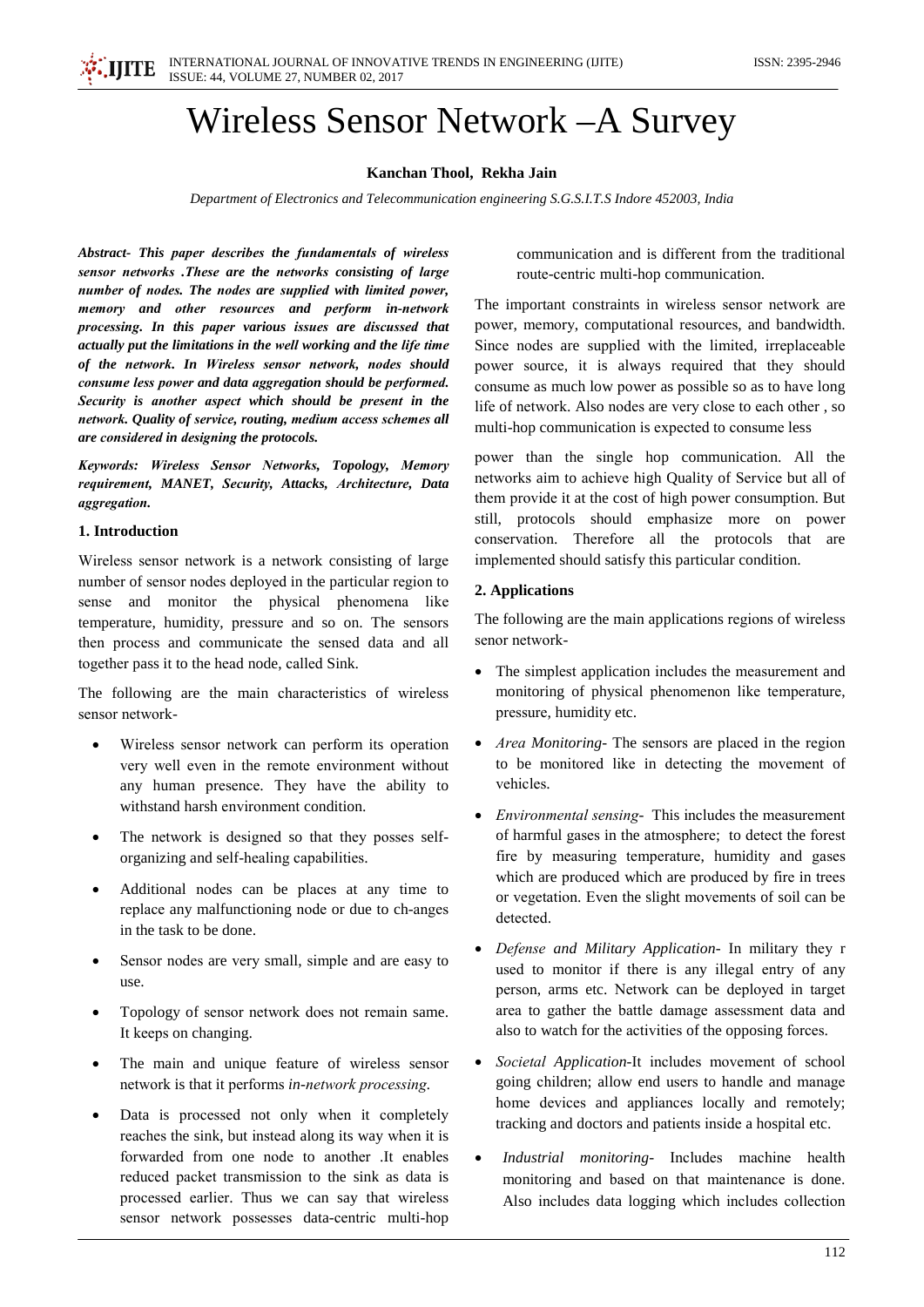of data to monitor the environment condition like level of water in tank in nuclear plant to see well working of the system.

## 3. Difference from MANET

Even though wireless sensor network is considered as an ad-hoc network, but it is quite different from mobile ad-hoc network (MANET). And also the protocols that are used in the MANET cannot be used in the wireless sensor network.

Differences in both the network lies in the below facts-

- MANETs are usually close to humans, in the sense that most nodes in the network are devices that are meant to be used by human beings (e.g., laptop computer, mobile radio terminals, etc.); conversely, wireless sensor networks do not focus on human interaction but instead focus on interaction with the environment
- The number of nodes as well as density of deployment in the wireless sensor network are much larger than the ad-hoc network and may increase according to the applications. Thus sensor network requires different and more scalable solutions.
- The network size in case of MANET depends on the number of active users present in the deployment area. But in sensor network the number of nodes depends upon the extension of observed area, characteristics of node and on required redundancy.
- The traffic in MANET is generally higher owing to the use of well known service like Web, mail, video etc. But, the data rate of sensor network is very low owing to the interaction with the environment.
- Sensor nodes are deployed once in their life time and are stationary, except for the few nodes but, nodes in MANET move in an ad-hoc manner.
- Both the networks are designed for the self configuration but there solutions are different. Wireless sensor network has limited power and recharge is practically impossible. Therefore energy consumption is very important parameter to be considered in sensor network as compared to MANET.
- The QoS services in MANET are determined by the traditional applications but for sensor network entirely new QoS services are required which also takes the energy constraint into account.
- Sensor networks are application specific. We cannot have the solution that fits for all the problems.
- Nodes in sensor networks are small and power limited as compared to MANET. So, communicating and computing software should be of less size and more energy efficient than that of being used in MANET.

#### **4. Protocol Stack**

The protocol stack used by all the nodes ad sink is given by the figure 4.1. The sensor network protocol stack is much like the traditional protocol stack, with the



Fig A: Sensor network protocol stack

following layers: Application, Transport, Network, Data Link, and Physical.

The wireless sensor network must also be aware of the following management planes in order to function efficiently: Task, Mobility, and Power Management Planes. The Power Management Plane is responsible for minimizing power consumption and may turn off functionality to preserve energy .The Mobility Plane and registers movement of nodes so as to detects maintain data route to the sink. The Task Plane balances and schedules the sensing tasks assigned to the sensor field so that only few of the nodes are assigned to sensing tasks and the rest can focus their energy on routing and data aggregation. These management planes monitor the power, movement, and task distribution among sensor nodes. They also help to coordinate sensing tasks and routing in order to lower the overall power consumption. Protocols developed for wireless sensor networks must address all three of these planes.

#### 4.1 Physical Layer

The physical layer addresses the need of simple but robust modulation, transmission and receiving techniques. The responsibilities of the Physical Layer are frequency selection, carrier frequency generation, signal detection, and encryption. Its main priority is energy minimization.

#### 4.2 Data Link Layer

The responsibilities of the Data Link Layer are the multiplexing of data streams, data frame detection, medium access and error control. A wireless sensor network must have a specialized MAC protocol to address the issues of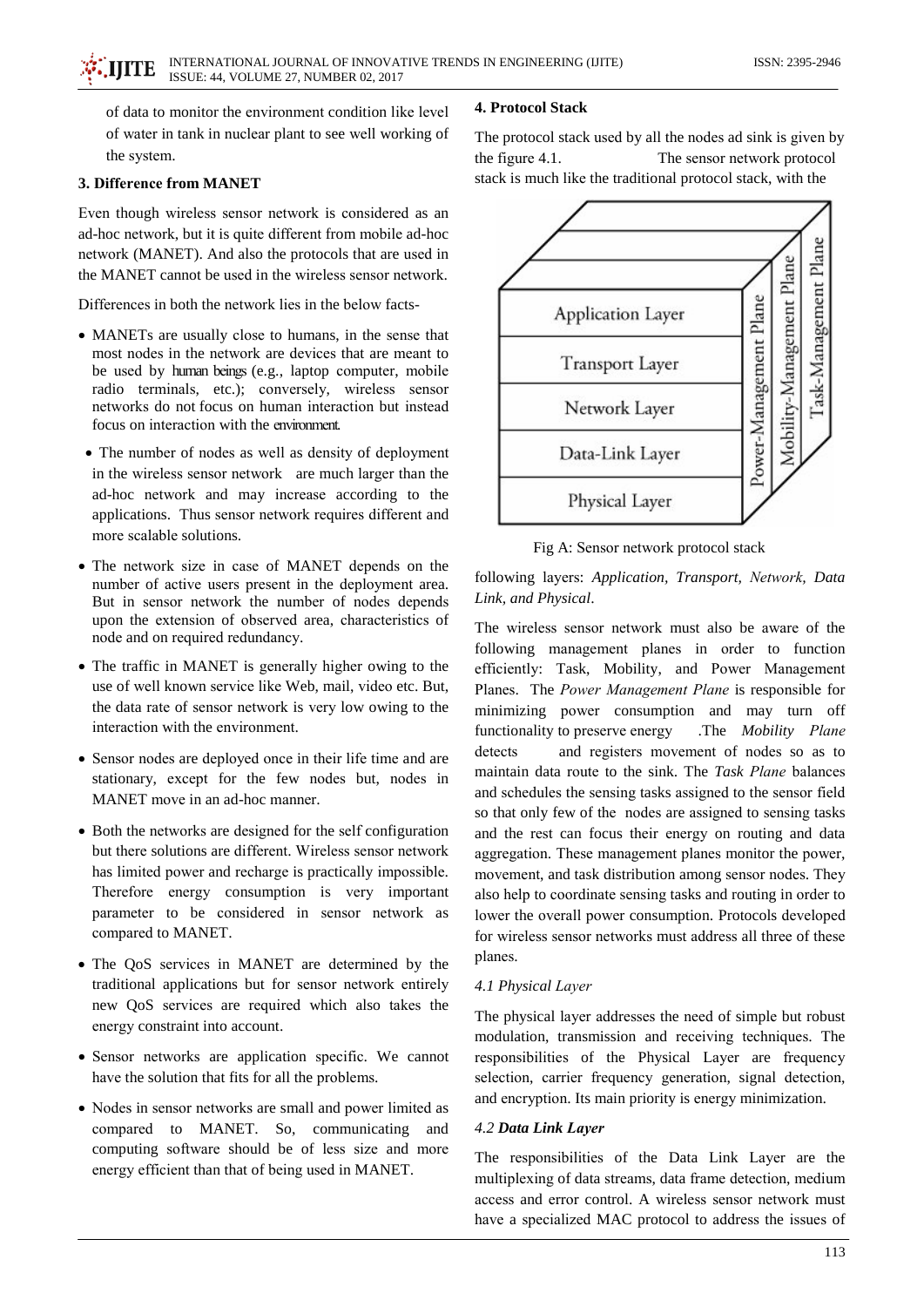power conservation and data-centric routing. The MAC protocol must meet two goals-A) To create a network infrastructure, which includes establishing communication links between possibly thousands of nodes, and providing the network self-organizing capabilities. B) To fairly and efficiently share communication resources between all the nodes. Existing MAC protocols fail to meet these two goals because power conservation is only a secondary concern in their development. Also, wireless sensor networks have no central controlling agent and a much larger number of nodes than traditional ad-hoc networks. Any MAC protocol for wireless sensor networks must also take into account the ever-changing topology of the sensor network due to node failure and redistribution.

## 4.3 Network Laver

The network layer takes care of routing the data supplied by the transport layer. It is designed in a WSN keeping in mind the power efficiency, data-centric characteristics, attribute-based addressing and location awareness. The Link layer handles how two nodes talk to each other, while the network layer is responsible for deciding which node to talk to.

## 4.4 Transport Laver

The transport layer comes into play when the system needs to communicate with the outside world. Communication from the sink to the user is a problem because the Wireless Sensor Network is not based on global addressing and attribute-based naming is used to indicate the destinations of DATA packets.

## 4.5 Application Layer

A Sensor Management Protocol, SMP, at the application layer is used to make the hardware and software of lower layers transparent to the Sensor Network Management Applications. The system administrators and programmers interact with the Sensor Network using SMP. Again the lack of global identification and infrastructure less nature of sensor networks must be taken into consideration. SMP provides the rules for the following to enable interaction between applications and sensor networks:

- Data aggregation, attribute-based naming, and clustering
- Exchange data related to the location finding algorithms
- Time synchronization
- Moving sensor nodes
- Turning nodes on or off
- Querying WSN configuration status, reconfiguring the **WSN**
- Authentication, key distribution, and security
- 5. Various issues

The following are the various issues which affect the design and performance of wireless sensor network-

- Power consumption
- Security
- Data aggregation
- Medium Access scheme
- Routing
- Clock synchronization
- Quality of Service
- Architecture

## 5.1 Power Consumption

Since sensor nodes are very small in size so they are equipped with limited power source. They are generally run with batteries and in some scenarios it is practically impossible to replace power source. Therefore methods and algorithms should be made to have as much low power consumption as possible so that for the same power a sensor node can live for more time.

In wireless sensor network power conservation and power management take on the additional importance and researchers are focusing to design power aware algorithms and protocols.

Since there are three main tasks of sensor node, power consumption is divided into three domains-

- Sensing-Sensing power depends upon the nature of application. Continuously monitoring requires more power than the time to time monitoring.
- Communication-Sensor node expends maximum power in the data communication. This involves both the transmission and reception. The components of receiver and transmitter consume the valuable power. In addition to this power, the startup power i.e. to make the transmitter on is also taken into consideration as it makes up the noteworthy affect on total power consumption.
- Data processing- Energy expenditure in this is less then communication but still taken into consideration.

The solutions can be provided either at hardware level or software level.

At *hardware level*, it is possible to add solar cell or scavenge energy from motion of winds. Improved batteries and microcontrollers are used. Most hardware level provides the multiple power saving states- ON, OFF, IDLE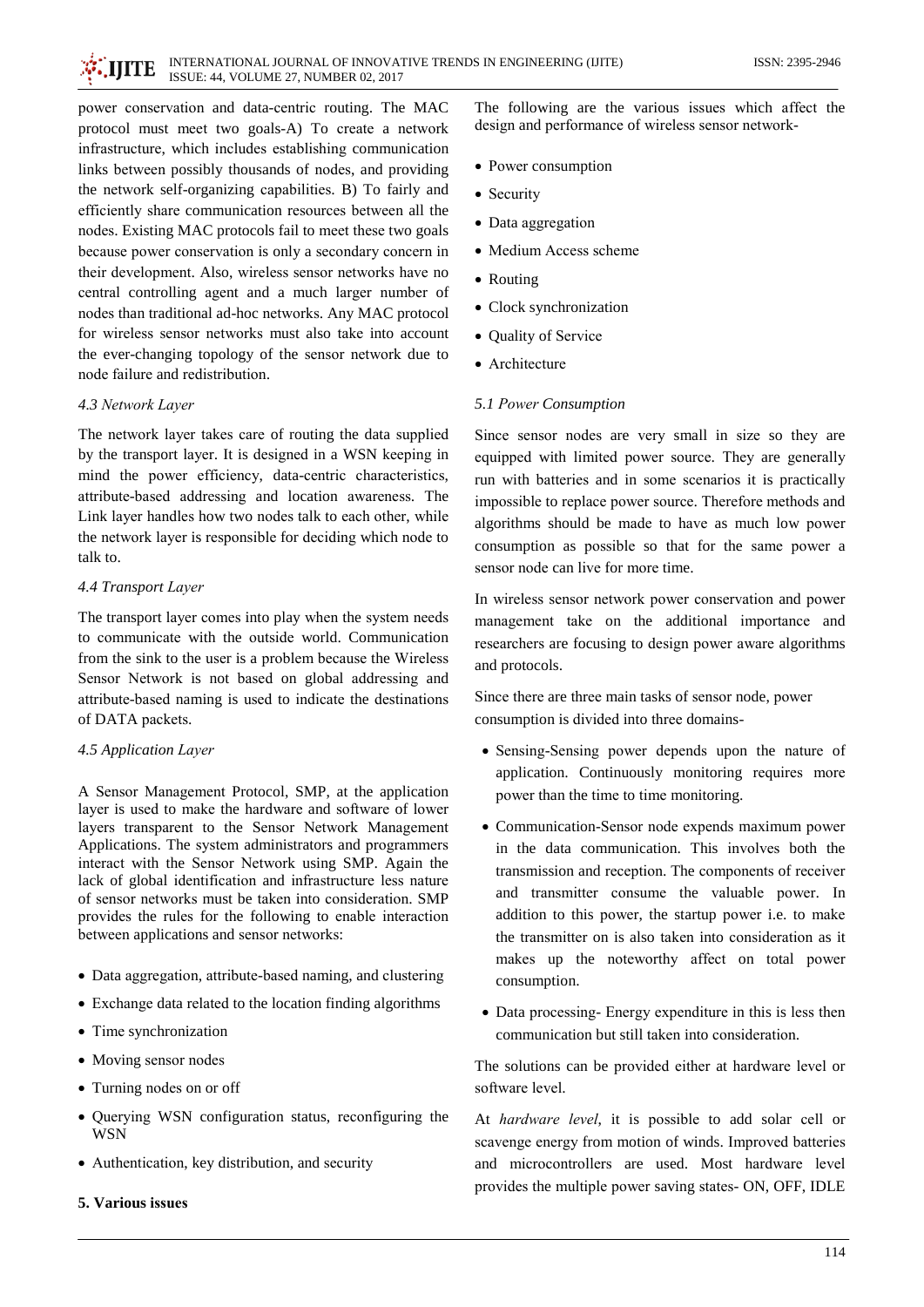for each component of the device so that they remain active at a particular time, only when required.

• At *software level*, solutions are targeted as-

#### i) Minimizing Communication

Minimizing no of messages is a cross cutting solution. With good MAC protocol, routing algorithm, number of messages to be transmitted gets reduced and thus the power consumption.

# ii) Creating sleep/wake up schedules for nodes or particular components of nodes.

Solutions to schedule sleep/wake-up patterns vary considerably. Many solutions attempt to keep awake the minimum number of nodes, called sentries, to provide the required sensing coverage while permitting all the others to To balance energy consumption a rotation is sleep. performed periodically where new sentries are selected for the next period of time.

So whatever implementation is done in wireless sensor network, power management is the prime concerned *i.e.* low power consumption should be there. For this, hardware and software solutions must be provided.

## 5.2 Security

Security is an aspect which is required n both wired and wireless network. However in wireless sensor networks, it is more important as their unique characteristics and purposes of the application that they serve make them attractive to intruders or attackers.

The following are the security properties which is required by sensor network-

- a) Authentication-It is very important for receiver to make sure that the data, which it is using in the processing, originates from the correct source. Thus data authentication allows receiver to verify that data was sent from the claimed source only.
- b) *Confidentiality* Information should be revealed only to the authorized or intended entities. Other should not be able to get it from reading the memory or from eavesdropping.
- c) Data integrity- It ensures that there is no manipulation, no alteration, and no damage in the received data during transmission.
- d) Availability- This security mechanism ensures that the network and its applications are able to perform their tasks any time without interruption.

 $e)$  Key establishment-For sensor-to-sensor key establishment, a shared key is established by two communication nodes to protect communications. Thus, all sensed data transmitted between participants could be verified and protected even if an attacker eavesdrops on the communications between nodes or injects illegal sensed data into networks, this requirement still provides an adequate level of security.

The sensor nodes are prone to several attacks which can disturb the entire function of the network. The different types of attacks are-

- a) Sybil Attack- It is the type of attack in which the attacker claims to have several identities in the network. It is defined as a malicious device claim to be at several locations simultaneously so that if a node finds this device to be its neighbor, it can forward the data to this malicious device and so security is violated.
- b) Denial of service Attack-The type of standard of denial of service attack on wireless sensor network is jamming the node or set of nodes. The jamming can be constant or intermittent. Constant jamming. The entire network is jammed and no messages are able to be sent or received. In intermittent jamming, nodes are able to exchange messages periodically but not consistently. In the link layer denial of service attack, attacker intentionally violates the communication protocol and continuously transmits messages in order to generate collisions. This led the nodes to retransmit the packet affected by collision. Using this, attacker depletes the power supply of nodes by forcing the retransmissions and decreases the lifetime.
- c) Physical Attack- In this, sensors are destroyed permanently so the losses are irreversible. The attacker can extract the cryptographic secrets, modify the programming in sensors or replace them with the malicious nodes which are under the control of them.
- d) Node Replication- In this, an attacker add a node in the existing network by replicating or copying the existing node's ID .this replicated node can disrupt ht e network's behavior in the sense that they can change the routing, corrupt the packets. The attacker can even copy the cryptographic key to the replicated sensor if he has access to the entire network.
- e) *Traffic analysis Attack* this consists of monitoring the transmission and listening to the data. An increase in the number of transmitted packets between certain nodes give the signal that specific sensor has registered activity.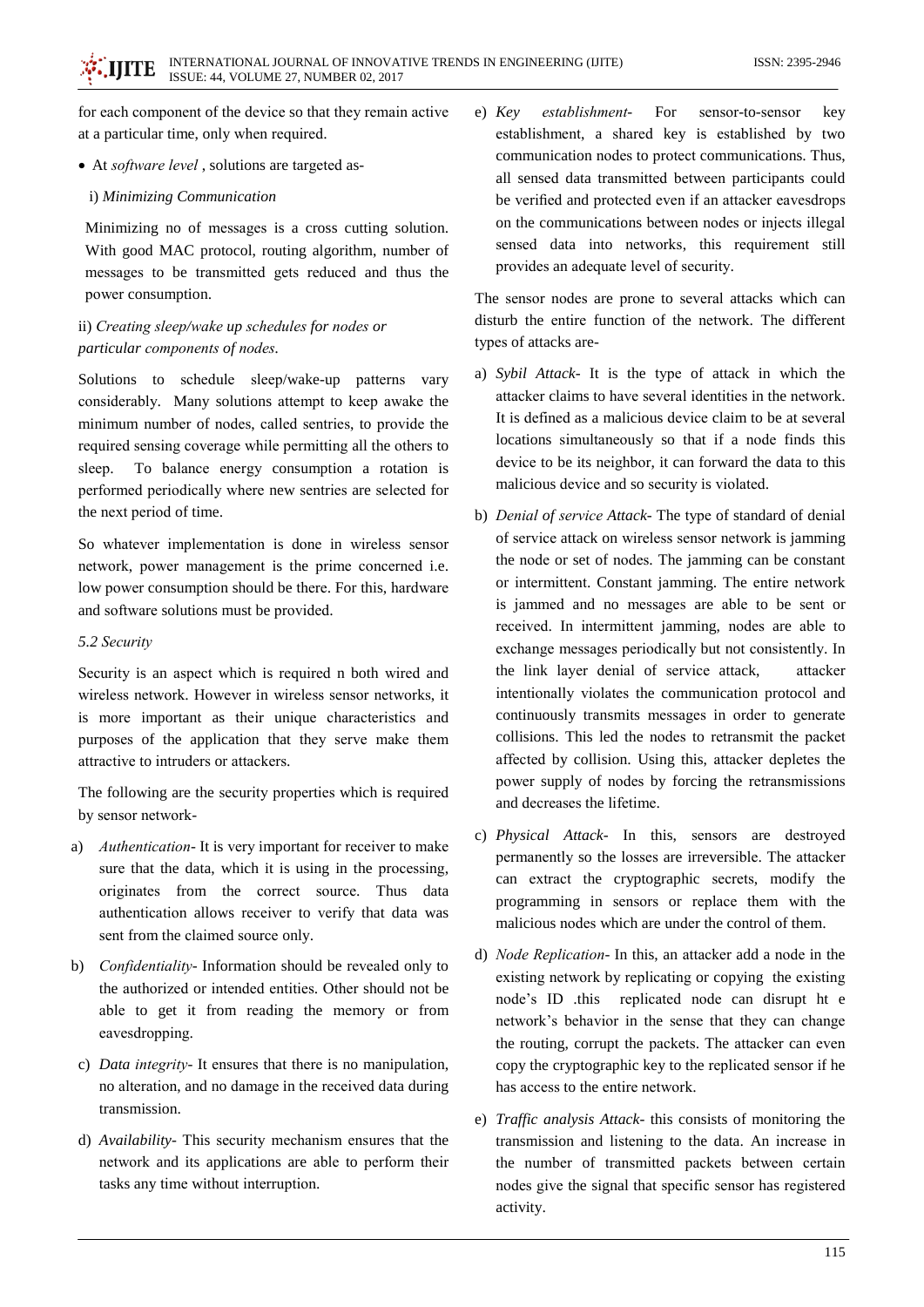Keeping in mind all types of attacks, the encryption algorithm should be made and also following considerations are taken-

- Node Capture- The network infrastructure is made up of small, low cost nodes and is distributed over the hostile region. It is often impossible to prevent the physical attack of intruders on node also referred to node capture. It is reasonable to assume that an attacker can have full control on captured node i.e. it can read the memory and influence its operation. So special secure memory devices would be needed to prevent this access. However it is rarely present in the cheap sensor node.
- For implementing the cryptographic algorithms, memory and computational capabilities are serious obstacles. For this reason, asymmetric key cryptography is considered to be too heavy to implement. So algorithms should be light weighted and consume less resources.
- Even in the end to end information transfer, there are involvements of the intermediate nodes or we can say the large no of parties that can access and modify the data.
- Limited energy constraint in the nodes make easy for the intruder to exhaust energy budget and let the nodes die.

To provide security, public key approach cannot be used in this network as this is quite heavy and computationally very expensive. Symmetric key cryptography can be used as this is much more energy and resource efficient. RSA and Elliptic Curve cryptography can be used but there arises the problem of the key distribution. So whatever protocol and encryption algorithm is designed, it should be light weight, more efficient and even resolve the problem of key distribution.

#### 5.3 Data Aggregation

Wireless sensor network consists of a number of nodes that sense the data from environment process it and then communicate it to the sink or base station. The frequency of reporting the data depends on the application. It may be possible that many of the nodes sense that same or corelated data. It may also happen that the sensed data consists of much redundant information. So, instead of sending same type of data and irrelevant data to the base, some common, useful or some summarized form of the data is transmitted. This will have a huge advantage of power savings and communication cost saving.

All this can be achieved by data aggregation. Data Aggregation is the systematic collection of most critical data from the sensors nodes and makes it available to the sink in energy efficient manner with minimum delay latency. Thus the main goal of data aggregation is to enhance the lifetime of the sensor network.

Data aggregation thus -

- Improves bandwidth utilization
- Improves energy utilization
- Improves processor utilization
- Improves network lifetime
- Ensures end to end privacy

But data aggregation may not be useful in every scenario. It depends upon in which we are more concerned  $-$  to the quality of service or power consumption. It sometimes degrades the QoS metrics in wireless sensor network, which we require. This can be explained in following points-

- Accuracy-It is most important metric as most of the applications demand this. Since not all the data is transmitted to the sink node, there is always some difference between resulting value at sink and the true value.
- Latency- Data aggregation increases the latency as nodes have to wait for the data to come from others.
- Bandwidth Utilization-When data aggregation is used along a single path, bandwidth is utilized properly. However, when aggregation is carried out in multiple parallel paths, the delay may be reduced but use of bandwidth increases.

These show the tradeoff existing between data aggregation and energy efficiency, data accuracy and with other quality of services. Hence, protocols are designed keeping in mind all the issues.

Some protocols are Power Efficient Gathering in sensor Information Systems (PEGASIS), Low Energy Adaptive Clustering Hierarchy (LEACH), Power Efficient Data gathering and Aggregation protocol (PEDAP), Maximum Lifetime Data gathering with Aggregation protocol  $(MLDA)$ .

## 5.4 Medium Access Scheme

Medium access scheme coordinates d actions over d shared channel.

The medium access control protocol must achieve the following two goals-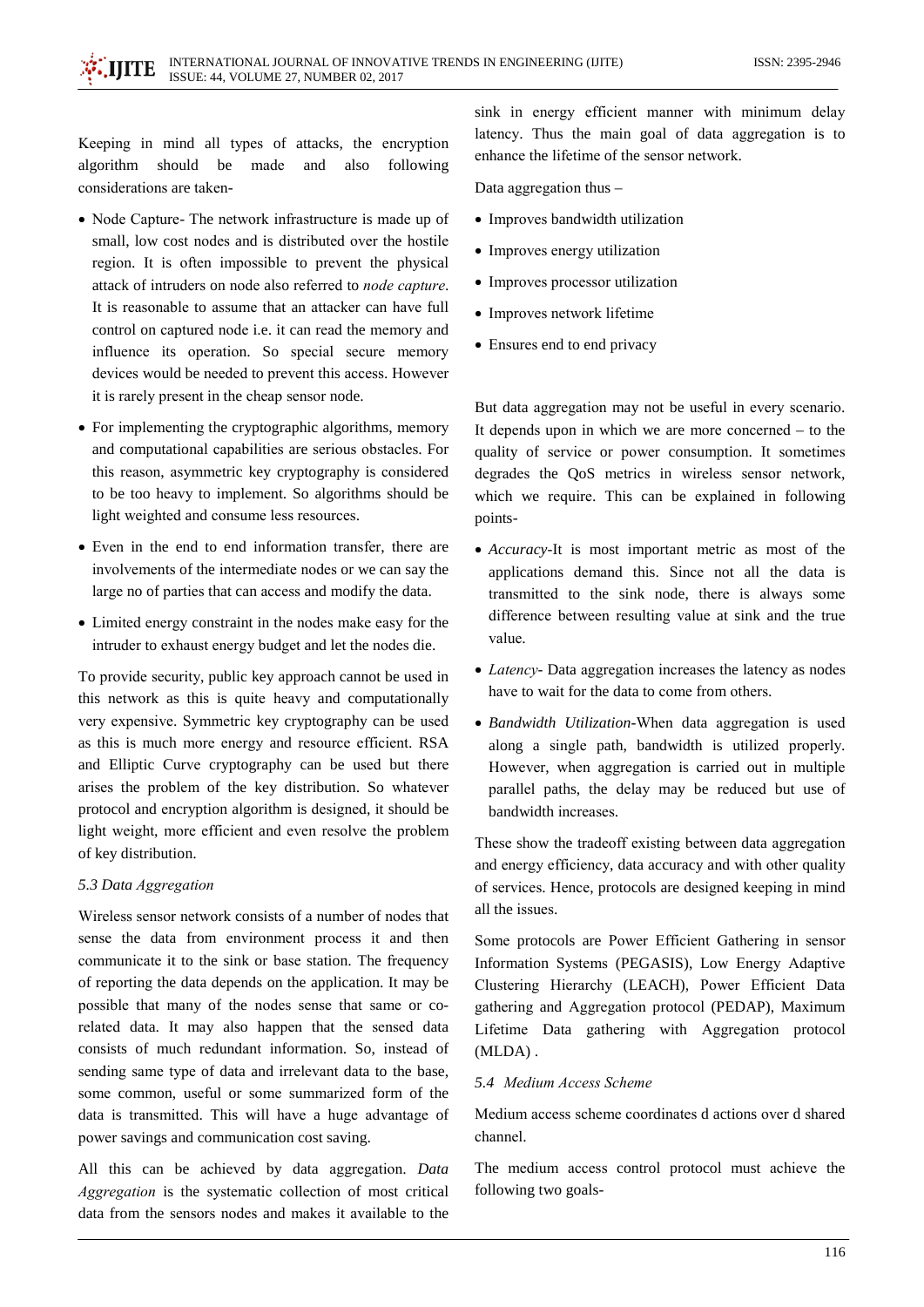- a) The creation of the sensor network infrastructure: large number of sensor nodes are deployed  $\mathsf{A}$ and the **MAC** scheme must establish the communication link between the sensor nodes.
- b) To share the communication medium fairly and efficiently.

The following are the characteristics of the efficient MAC protocol-

- The prime important is that it should be energy efficient.
- Fairness -When there is bandwidth limitation, it is necessary to ensure that the sink node receives information from all sensor nodes fairly and this is done by MAC protocol only.
- MAC protocol should provide minimum latency and high throughput. In sensor network the detected event must reach to d sink node in real time so that any immediate action could be taken.
- MAC protocol should be able to properly control the ON-OFF mechanism of the transceiver, which helps in conserving the energy.
- · MAC protocol should avoid the collisions when the receiver node receives more than one packet at a time packet. It should avoid sending the packets when receiver is not ready to receive. It should also avoid the idle listening, which is one of the main reasons of power loss.
- As the topology and scalability of network keep on changing due to node failure or according to application, MAC protocol should be able to adapt itself with the changing topology and number of nodes.
- The care should be taken by MAC protocol if node is not aware of the transmissions two hops away, which is actually the problem of information asymmetry.
- Fragmentation should be done by MAC, which is actually the division of large packets into smaller one so that the node having large data can get access to the medium for the long time.

All the above are also the research areas for MAC in sensor networks.

MAC protocol is affected by the mobility of nodes and this area is important to consider as many of them are restricted to static nodes only. Many MAC protocols are there, but still research is going on to develop and implement protocols to satisfy all these conditions.

Overall MAC protocol for wireless sensor network must consume less power, avoid collisions, be implemented with small code size and memory requirement and be tolerant to changing radio frequency and network conditions.

Some of the popular MAC protocols are Sensor-MAC (S-MAC), Berkeley Media Access Control (B-MAC), Wise MAC, D-MAC, Traffic Adaptive MAC protocol.

## 5.5 Routing

Once the data is collected by a node, it is very important to find out how the data has to be travel from one node to other node in order to reach the sink node. The path may be single hop where there is direct communication with sink node.



Fig B: Single hop communication

But practically wireless sensor network performs multi hop communication where the data has to pass through so many nodes to reach the sink node.



Fig C: Multi-Hop communication

The designing of the path travelled *i.e.* routing protocol is major issue. The following are the criteria which a routing protocol in sensor network must satisfy-

• *Energy efficient*- It is one of the most important criteria. Routing protocol should be such that it eliminates the energy inefficiencies and increase the life time of the network as we have seen all d sensor nodes have limited power in them. So protocol should consume less power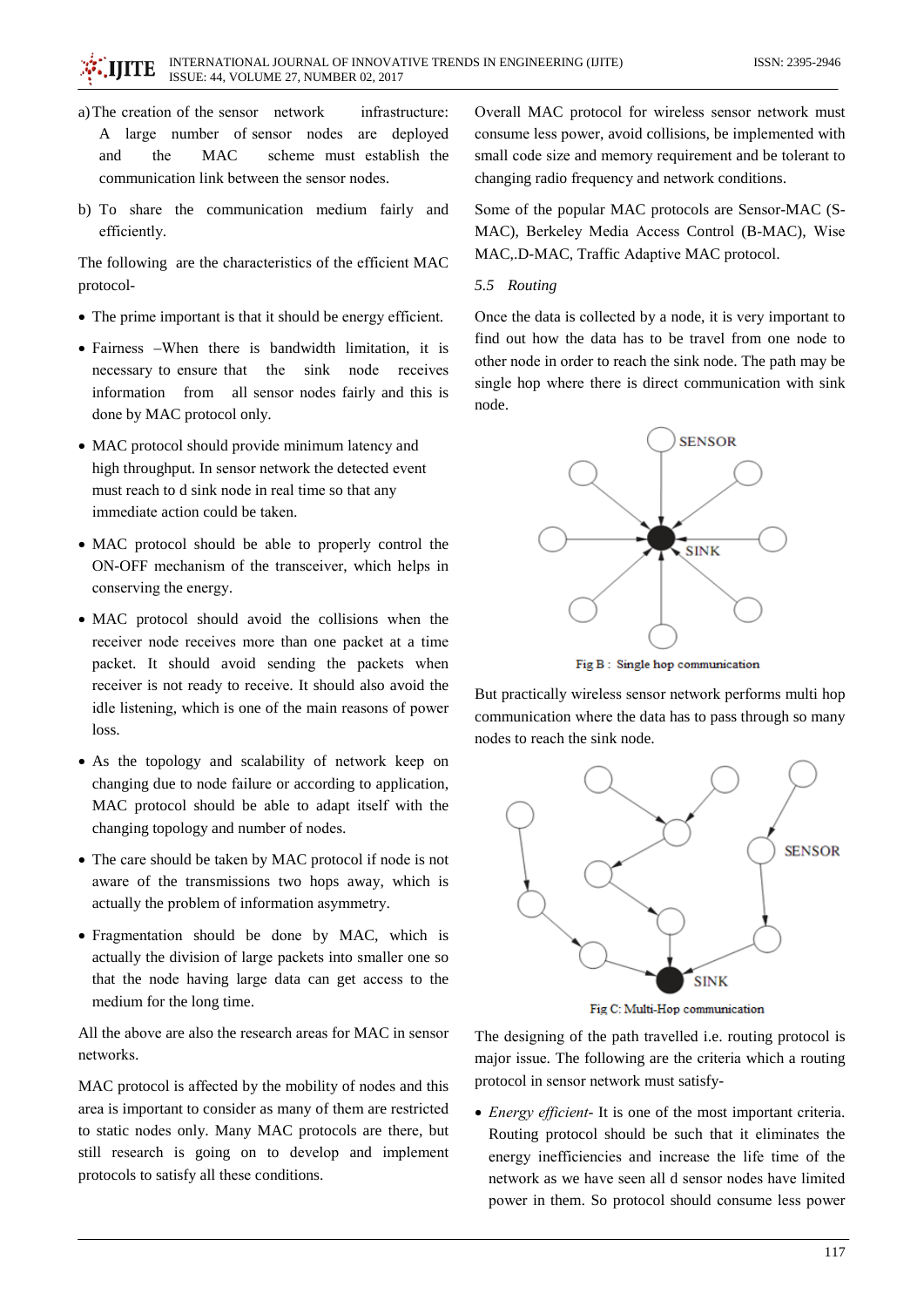in relaying data from sensor nodes to sink so the life time of the network be optimized.

- Multi path design technique- Routing protocol should incorporate multipath design technique. Multi path is referred to those protocols which provide multiple paths so that a path among them can be used when the primary path fails.
- Fault tolerance -Whenever any path break is detected, path repair is desired. Fault tolerance is another desirable property of the routing protocol. Routing protocol should be able to find out new path even if some nodes fail or blocked due to some environmental interference.
- Reduce Redundancy Since it is possible that multiple sensors generate same data, there may be traffic generation and this will have significant redundancy among individual sensor node. Routing protocol should thus reduce such redundancy to improve energy and bandwidth utilization.
- Scalability- As wireless sensor network consists of large number of nodes, so routing protocol should work with this huge number of nodes.
- Node heterogeneity- Routing protocol should take care of the heterogeneous nature of the nodes that is each will be different in terms of computation, power, and communication.
- · Quality of service- It refers to various aspects or parameters which r actually used for measurement of performance in network including end to end delay, throughput, variations in delay The network application always ensure the quality of service which depends on the applications. Routing protocol should be designed to fulfill the different aspects according to the application and provide OoS.
- Mobility-Routing protocol must be able to deal if message source or destination or both are moving.

Routing protocols like Sensor Protocol for Information via Negotiation (SPIN), Gradient- Based routing, Ad-Hoc on demand Distance Vector(AODV), Geocasting etc are used but still have some limitations.

The routing protocols developed till now try to fulfill all these requirements, but still dealing with the large number of nodes and topology change are concerned along with most important energy efficiency. Routing protocol should allow easy communication between the sensor networks and the external world *i.e.* Internet.

## 5.6 Clock Synchronization

The clocks of each node in wireless sensor network should read the same time and they should remain as it is. Since clocks change with time, it is therefore necessary to resynchronize them periodically  $\&$  when the high accuracy is required it is opted that even the nodes take care and look after the clock changes between synchronization periods.

Clock synchronization is important for many reasons. When an event occurs in wireless sensor network, it is often necessary to know where and when it occurred. Many applications and systems require this like sleep/wake schedule, tracking and computing velocity.

Challenges which are involved in the designing of the time synchronization protocols-

- Environmental effects- Clock change rate may differ due to the fluctuations of the environmental temperature, pressure, humidity. Also nodes are placed in the harsh environment and outdoor where the condition can be worse.
- Wireless medium and mobility-Wireless medium is unpredictable and can change performance of network. These may be by rain, fog, wind. There can be increase in the number of nodes. These changes may change the density and topology of the network. Synchronization protocol should be designed in such a way that they continue to remain functional even in the density and topology change.
- *Energy constraint* The protocol should be designed in a way to consume very less power to and produce very small synchronization message.
- · Additional constraint- Apart from energy; limitation, size, speed and cost are equally important.

Time synchronization protocol should be light weighted. It should produce a very little or no additional increase in the cost of sensor device. Also if number of nodes in network increases, protocol should be able to work well in that condition too. Also varying precisions are required under different conditions /applications and are included in the protocol.

Some clock synchronization protocols are Reference synchronization **Broadcast**  $(RBS)$ , Flooding Time Synchronization protocol (FTSP), Timing-sync protocol.

## 5.7 Quality of Service

Quality of service is the level of service which is provided to the users by sensor network. It is also defined as the optimum number of sensor nodes sending information to